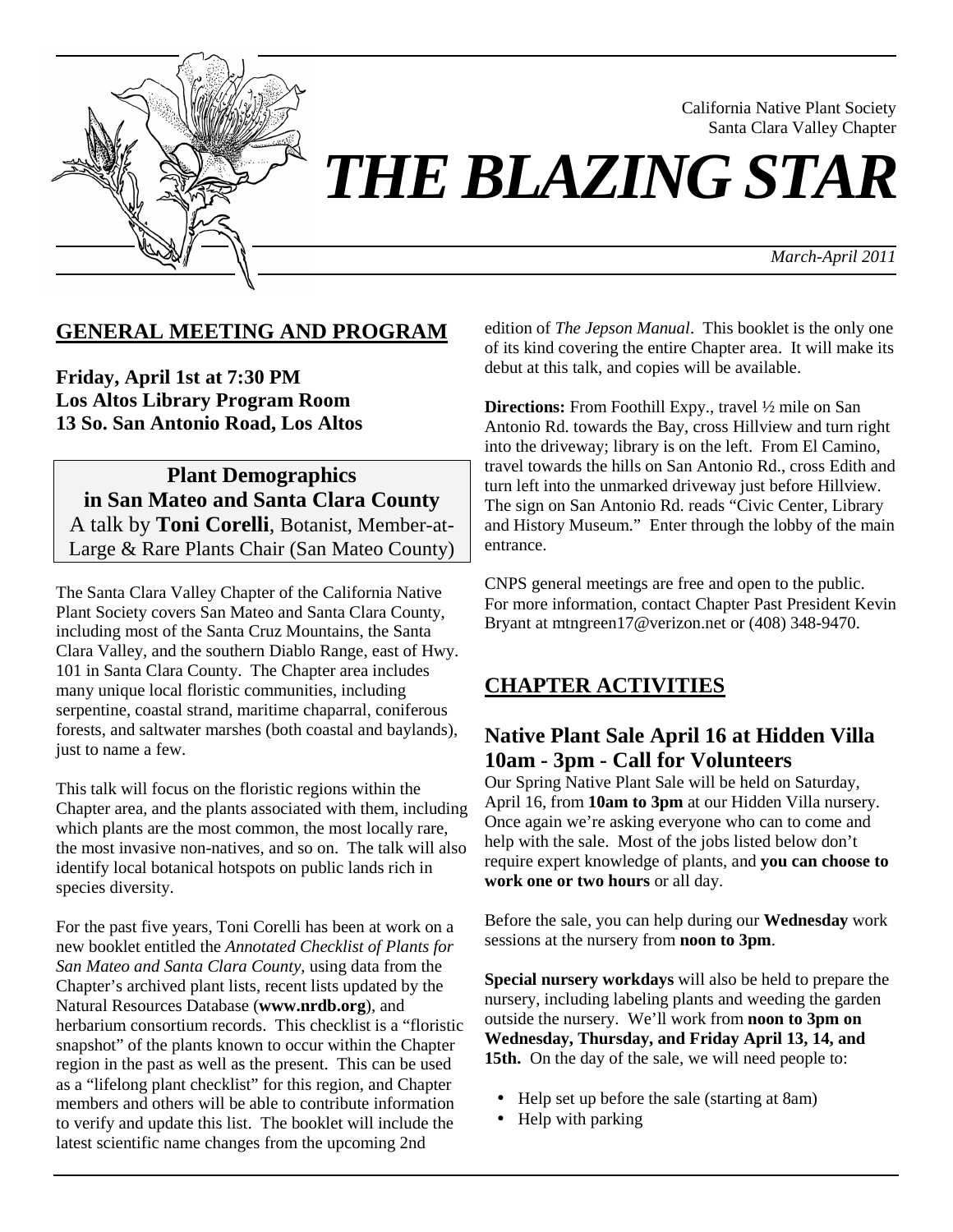- Answer customers' questions about the plants and help them decide which plants to purchase
- Write up the sales tags before customers go to the cashiers to pay for their plants
- Work as cashiers
- Help customers take their purchases to their cars and bring back the wagons and carts to the nursery
- Help clean up after the sale (**3-4pm**)

The plant sales are always lots of fun to work at, and we provide **lunch** to volunteers. To volunteer on sale day please contact:

**Horticultural consultation**: Ray Deutsch (650) 365-6136, henrymarsh@yahoo.com **Miscellaneou**s: Ann Harding (408) 260-2271, Ann.Harding@att.net **Writing sales tags & cashiering**: Georgia Stigall (650) 941-1068, georgiastigall@yahoo.com **Parking director**: Stephen Buckhout (408) 255-6233, yscottie@pacbell.net

**Directions**: Hidden Villa is located on Moody Road west of Foothill College. From I-280 in Los Altos Hills, take the Moody Road exit and head west. Two miles west of Foothill College, look for the Hidden Villa sign and driveway on the left. Proceed over the bridge, and drive about ¼ mile to the large parking lot on the right. The Native Plant Nursery is at the greenhouse just beyond the visitor center. On the day of the plant sale, follow the directions of the parking monitors as to where to park.

# **Going Native Garden Tour - April 17 Docent and Greeter Volunteers Needed**

Our 9th annual Going Native Garden Tour is a free, selfguided tour of home gardens that are water-wise, low maintenance, low on chemical use, bird and butterfly friendly, and attractive. The only requirement is advance registration. See the enclosed flyer for details, and visit **www.GoingNativeGardenTour.org** to register to attend or **volunteer** at one of the gardens on tour day.

# **Spring Wildflower Show - April 23-24 Mission College - Call for Volunteers**

This year's Spring Wildflower Show will again be held at Mission College's Campus Center, located at 3000 Mission College Blvd. in Santa Clara (see enclosed flyer). Every year dedicated volunteers go out to collect plant samples to be put on display for the public to view and learn about. Other **Volunteers** set up the display Friday afternoon and voila -- we have The Wildflower Show!

 We are looking for volunteers to help set up tables and plant samples on **Friday afternoon, April 22**. We'll also need people to greet visitors on **Saturday and Sunday**, work with kids at the children's table, assist at the book table, close down the show on **Sunday** afternoon, and lots of other action items. No special skills are necessary.

This is a great opportunity to meet other Chapter members, become involved in the organization, and help put on a great annual springtime event. To volunteer, even for only a couple of hours, please call Toni Gregorio-Bunch at (408) 373-4497 or e-mail tonig@flash.net.

# **California Native Plant Week April 17-23**

Sandwiched between our Chapter's Native Plant Sale and Going Native Garden Tour is the new California Native Plant Week. Our State Legislature recently approved



resolution ACR 173, proclaiming the 3rd week of April each year, as California Native Plant Week. The measure encourages community groups, schools, and citizens to undertake

appropriate activities to promote the conservation, restoration, and appreciation of California's native plants.

# **Native Nursery News Thanks to Shade Workday Volunteers**

*By Jean Struthers, Nursery Propagation Chair* 

On January 16th the sun came out at around 10am just as we were about to get to work on the new shade structure for our stock area. David Struthers had spent 3 or 4 days shopping for materials and tying them onto our ancient Volvo roof to get ready for this big day. He had carefully measured the area and installed concrete footings for the posts and had all the materials ready. The shade cloth was donated by Chuck Baccus and had been measured out for the top. At 10am Pat Pizzo and Gerry Ellis arrived ready to help. Under Dave's instruction they put up posts, climbed ladders, leveled rafters, and pounded nails until it was all built. Then the shade cloth went up and was tacked down and battens were put over to keep the wind from tearing it off.

Meanwhile Peggy Jacobs, Ken Himes, Nancy Neff, Ray Deutsch and I worked on getting the vines off the fence so the shade cloth could be put on the sunny west side of both the new and old shade structures. I think that debris filled six garbage cans. We will miss the grape, but not the work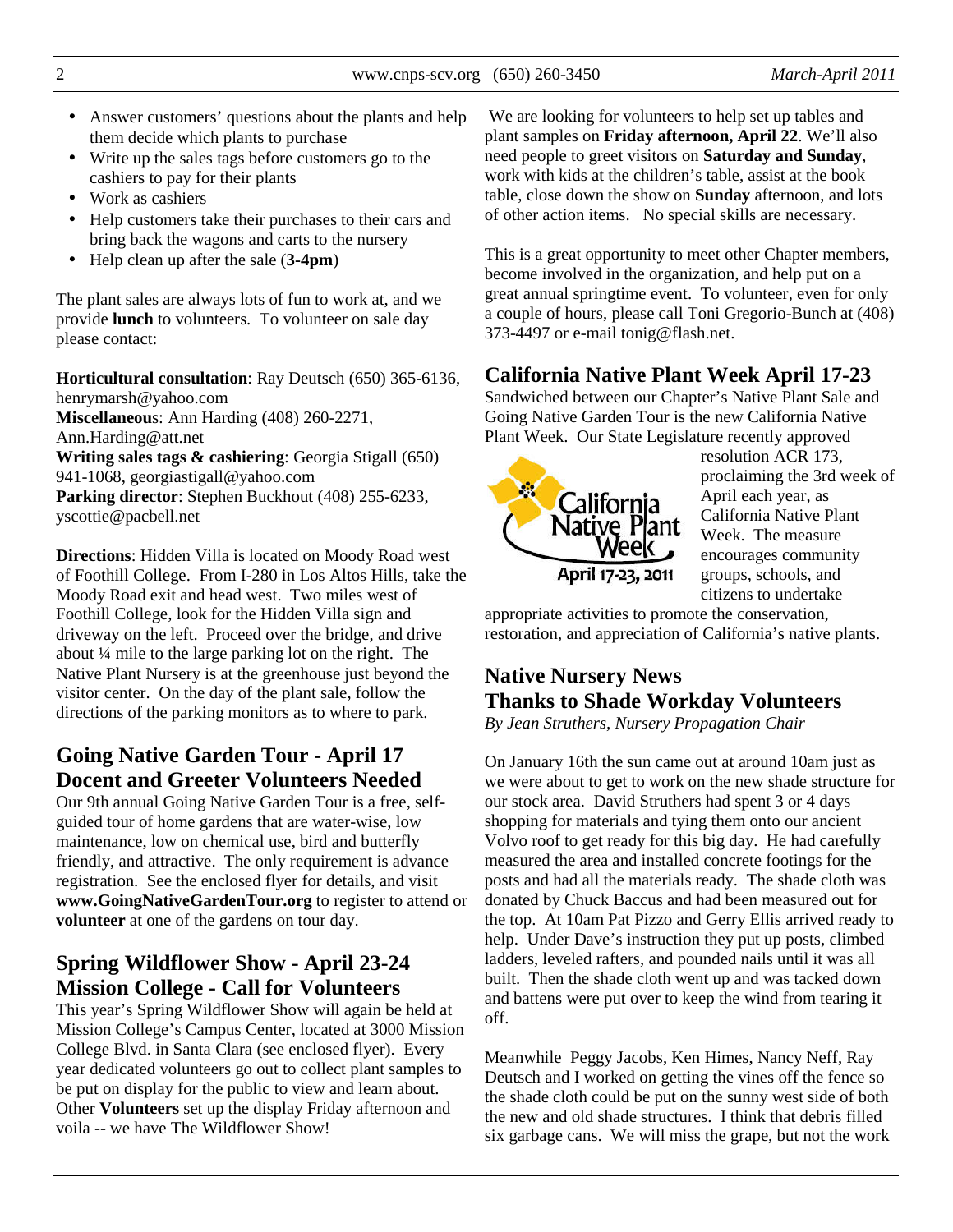it took to keep it in control. We all worked until around 3pm and ended with a lemonade drink and satisfaction that the sturdy new structure was done. Many many thanks to all those good helpers!

# **Gardening With Natives, March-April 2011 Gardening by Plant Community**

Gardening with Natives (GWN), a special interest group within the Chapter, includes a mix of native landscape designers, seasoned native plant gardeners, as well as beginners. It offers talks throughout the year which are free and open to all. For more information, visit **www.GardeningWithNatives.com**.

A total of nine talks are scheduled during March and April throughout the chapter area – from Cupertino, Los Altos, and Woodside to Milpitas and Fremont to San Carlos, Belmont, and Half Moon Bay! Please spread the word. The focus on **gardening by plant community** continues with one talk each month followed by a weekend walk through the same plant community.

These programs are made possible by volunteers who help with program logistics and by cosponsoring libraries. If you would like to help organize similar programming at a library near you, contact **arvind.kumar@cnps.org**.

Wednesday, March 2, 7:00-8:30 pm: **Garden Plants From Valley & Foothill Woodlands: Kevin Bryant.** The hills around the Bay Area contain extensive stands of foothill woodland, a plant community that is rich in species that also do well in human-made landscapes. This talk will focus on gardenworthy plants for a woodland garden. Kevin Bryant is the past president of the Santa Clara Valley Chapter and a native landscape designer. (Look under Field Trips for a plant walk on March 5.) Los Altos Library, 13 S. San Antonio Road, Los Altos. (650) 948-7683.

Tuesday, March 8, 7:00-8:30 pm: **Gardening for Wildlife Diversity: Radhika Thekkath.** Who says a garden can't be beautiful and support wildlife at the same time? Learn how to attract birds, butterflies, and beneficial insects to the garden and still retain color, texture, and curb appeal. Landscape designer **Radhika Thekkath** specializes in California native plants. Fremont Main Library, 2400 Stevenson Blvd., Fremont. (510) 745-1401.

Tuesday, March 15, 9:30-11:00 am: **Gardening Under** 

**Oaks: Alexandra Von Feldt.** California native oaks are a keystone species for our local habitat. Learn how to care for oaks in your garden by selecting the appropriate native understory plants, properly maintaining them, and understanding common galls and diseases. Alexandra Von Feldt is the Stewardship Program Director at Acterra. A tour of the native garden at the library follows with Tina Dreyer who manages the gardens.

Woodside Library, 3140 Woodside Rd., Woodside. (650) 851- 0147.

Thursday, April 7, 7:00-8:30 pm: **Garden Plants From Valley Grasslands: David Amme.** Grasses and meadows are popular additions to today's landscapes. Learn which types of California native grasses work best in residential gardens and how you can grow them, individually or in meadows. David Amme is the Wildland Vegetation Program Manager for the East Bay Regional Park District in Oakland and past-president of the California Native Grass Association. (Look under Field Trips for a plant walk on April 9.) Milpitas Library, 160 N Main Street, Milpitas (408) 262-1171 x3616.

Monday, April 11, 7:00-8:30 pm: **Healthy Native Gardens, Healthy Creeks: Joshua Fodor.** How do our gardening practices affect the environment? Learn how to make your garden beautiful and environmentally friendly at the same time by using native plants. Josh Fodor has 20 years experience in native plant horticulture, habitat restoration, and ecological landscape design & implementation. He is the owner of Central Coast Wilds, an ecological landscape contractor, habitat restoration consultant and native plant nursery located in Santa Cruz. He teaches Principles of Restoration Landscaping at Cabrillo College & lectures for the Sustainable Building Advisors in San Francisco. Cupertino Library, 10800 Torre Avenue, Cupertino. (408) 446-1677.

Friday, April 15, 6:30-8:00 pm: **Year-round Interest in a Native Plant Garden: Sally Coverdell.** Something is happening throughout the year in native plant gardens—not just in spring! Learn how to select and group plants with varying bloom times so your garden is never without color. See how to choose different plant forms to add interest and how to appreciate bark, berries, seeds, etc. Sally Coverdell is the owner of Blue Sky Farms Nursery and has over 18 years' experience in propagation and nursery management. Half Moon Bay Library, 620 Correas Street, Half Moon Bay. (650) 726-2316 x227.

Saturday, April 16, 1:00-2:00 pm: **Success With Native**  Plants: A Beginner's Journey: Dee Wong. Native plants are drought resistant, so I don't need to water much, do I? Why did my young native plants die? For answers to these and other questions, come to this talk and learn the right way to care for young native plants planted in spring. (Hint: All plants really do need water to establish.) The talk is followed by a tour of the Visitor Center landscaping. Dee Wong has a degree in environmental horticulture and design from Foothill College and is a horticulturist at The Village Gardener. Hidden Villa Ranch Visitor Center, Moody Road, Los Altos Hills. (650) 260-3450.

Monday, April 18, 7:00-8:30 pm: **Caring for Oaks and Native Trees: Barrie Coate.** Do you have native oaks on your property? Do you want to incorporate other native trees into your garden? Learn how to plant and care for oak and other native trees in the home landscape. Of particular interest are small to medium trees that are 'garden scale' and trees that may be appropriate for parking strips. Renowned arborist Barrie Coate spent 11 years at the Saratoga Horticultural Foundation.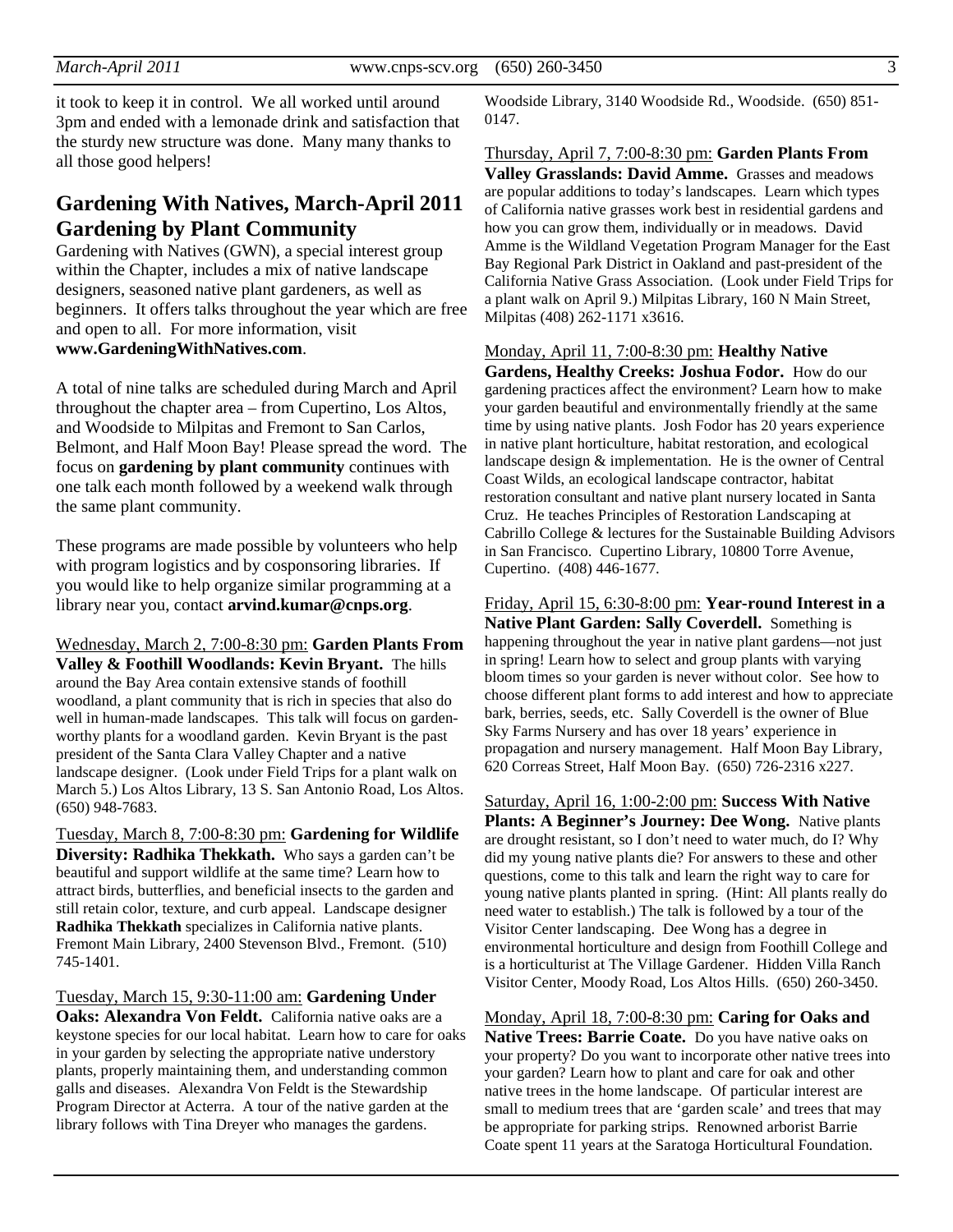He has received numerous awards from the Western Chapter of International Society of Arboriculture. He is the Arboricultural Consultant for the J. Paul Getty Museum. Belmont Library, 1110 Alameda de las Pulgas, Belmont. (650) 591-8286.

### Thursday, April 28, 7:00-8:30 pm: **Native Plant**

**Gardening for Beginners: Fran Adams.** It is easy to incorporate native plants in your existing garden – for beauty, for habitat, for low maintenance, for saving energy and money, and for a sense of place. Fran Adams is a landscape designer based in Palo Alto with 20 years of experience. She offers classes in garden design at Palo Alto USD Adult School and at Foothill College. Her gardens have been featured on the Going Native Garden Tour. San Carlos Library, 610 Elm Street, San Carlos. (650) 591-0341 x237.

### **Keying with Natives**

Join us as we learn and practice methods of identifying the native plants of our region (aka keying). From beginners to more advanced, there are challenges for all. Bring in plant samples if you have some, or just come and work with the materials provided. We discuss the various plant books, and practice keying with them. Microscopes are also available, for further examination of the intricate details of the specimens.

We usually meet on the last Friday of each month, from **6:30pm - 8:30pm**. The upcoming dates are **Fridays**, **March 25 and April 29**. We meet at the Peninsula Conservation Center (PCC), 3921 E. Bayshore Road in Palo Alto. For more information, please contact Dave "Tex" Houston at tex009@sbcglobal.net or (650) 303- 2777; or Sally Casey at (408) 377-0989.

### **SCHOLARSHIPS AVAILABLE**

Our Chapter is again offering scholarships to graduate students doing research on plant systematics, plant ecology, plant physiology, plant community restoration or other related botanical studies of native plants that grow in habitats in Central and Northern California.

Three \$1,500 scholarships are available for the 2011-2012 academic year, with one of the scholarships (SCV Chapter Conservation Scholarship) specifically reserved for studies related to native plant or native habitat conservation. Applicants must be enrolled in a graduate program in an accredited college or university.

Applications are available on the Chapter website (**www.cnps-scv.org**) and **must be postmarked by April 8**. Scholarships will be awarded in late May 2011. For more

information contact Chapter Scholarship Chair Nora Monette at nmonette@aol.com or (408) 244-5153.

# **CHAPTER SERVICE OUTINGS**

#### **Weed Warrior Brainstorming Saturday April 2**

Debra Welch, our Chapter's new Santa Clara County Invasive Plants Chair, will be hosting an initial brainstorming session about how our Chapter can best facilitate volunteer efforts and support other local organizations' "weed warrior" projects.

If you have input into how efforts might best be coordinated, what needs should be met, or if you just want to get involved pulling weeds in Santa Clara County, please bring your thinking caps to Debra's house in Redwood Estates near Los Gatos.

We'll have a potluck. Bring snacks and drinks if you like. **Saturday, April 2, from 4- 6pm** (right after the Coyote Ridge field trip**). RSVP** for address, directions, and to submit agenda items to debrawelch@yahoo.com or (408) 353-8352.

#### **Habitat Restoration at Edgewood Park**

Spring is upon us… so the *weeds* are upon us too and it's time to get busy, with the return of our Wednesday and Saturday sessions. Come pitch in and make Edgewood an inspirational showcase of all CNPS stands for!

Our **9am Friday** sessions run year round, **5:30pm Wednesday** sessions start **March 16** after Daylight Savings Time returns, and monthly **9am Saturday** sessions are the **3rd Saturday March thru July**:

| <b>Date</b> | <b>Meet At</b>    | Event                         |
|-------------|-------------------|-------------------------------|
| March 19    | Day Camp          | Spring "Saturday kickoff"     |
|             | Ed. Center        |                               |
| April 16    | Day Camp          | CA Native Plant Week!         |
|             | Ed. Center        |                               |
| May 21      | <b>West Kiosk</b> | <b>Endangered Species Day</b> |
| June 18     | <b>West Kiosk</b> | Summer solstice               |
| July 16     | <b>West Kiosk</b> | <b>CA Weeds Awareness</b>     |
|             |                   | Week!                         |

For schedules, meeting places, and other details visit our Weed Warriors website at **edgewood.thinkersrus.net**, contact Paul Heiple at (650) 854-7125 or pheiple@ gmail.com, or email John Allen at jcakwa@comcast.net.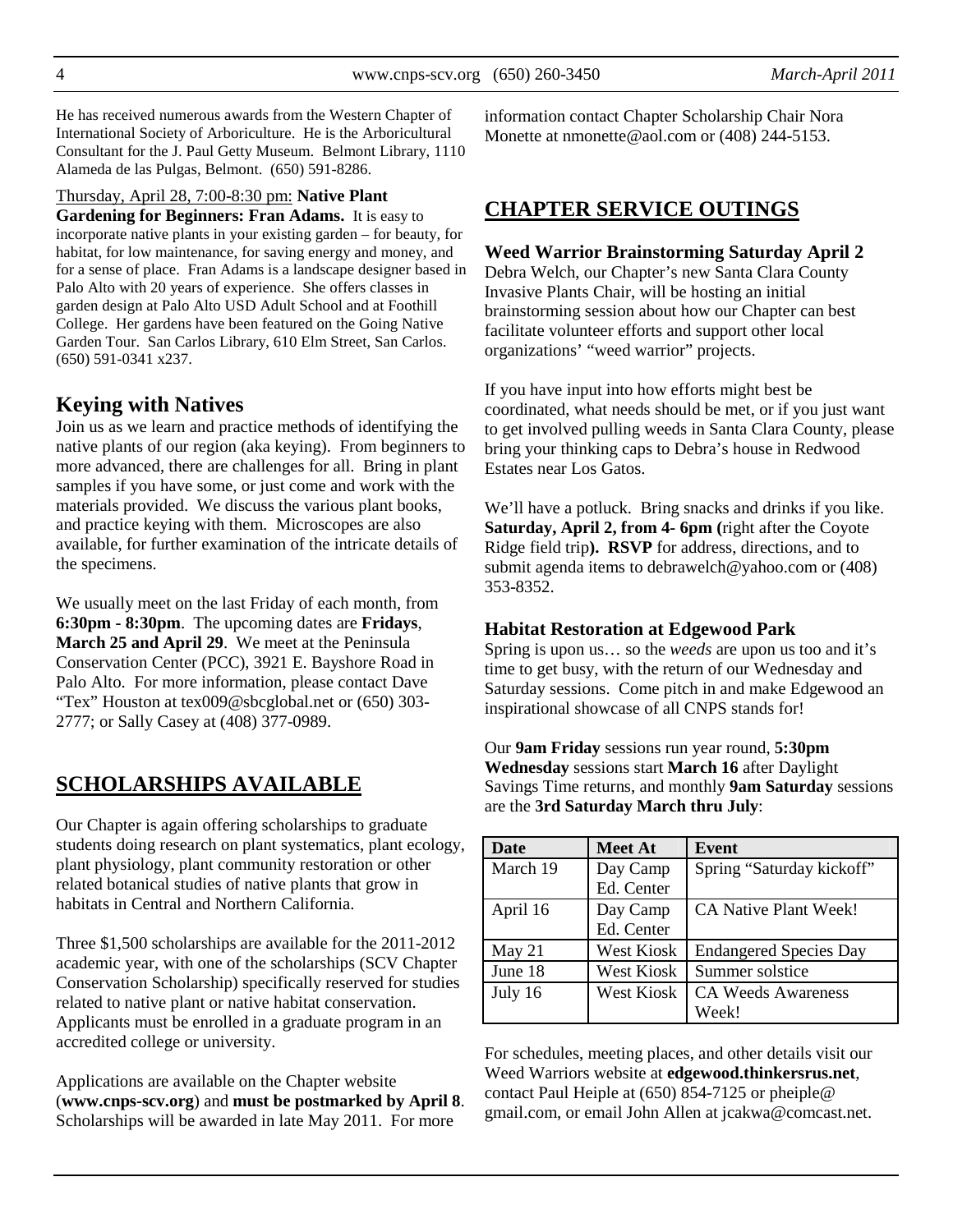# **CHAPTER FIELD TRIPS**

Chapter field trips are free and open to the public. They are oriented to conservation, protection and enjoyment of California native plants and wildlife, and we adhere to all rules and guidelines for the lands on which we are visiting.

**In our region it is very important to be prepared for hiking on rugged & steep terrain, wide temperature ranges and rapidly changing conditions at any time of year. All participants should wear sturdy footwear and carry sufficient water, sun protection, food, clothing layers, personal first aid and other supplies you may need. If you have any questions about your ability to participate in a particular field trip, please contact the trip leader in advance.** 

#### **Sat Mar 5 Hidden Villa (Los Altos) 10am - 12:30pm**

Join Carolyn Dorsch and Peggy Jacobs on this early spring walk along the shaded Adobe Creek and then up into the sunnier slopes above. Following up from Kevin Bryant's GWN talk on March 2nd, we'll look for plants in their natural woodland habitat and discuss their suitability for urban gardens. Expect to see a variety of plants as we will visit several different plant communities on this short hike.

The pace on this 2.5 mile hike will be moderate. There is about a 550 feet elevation change, one part a little steep, but we'll go slowly. Bring water and a snack and good hiking shoes. We recommend bringing a walking stick. Bring lunch for an optional picnic afterward. For more information contact Carolyn Dorsch at cdorsch1@aol.com or (650) 804-6162 (eves).

**Directions**: Follow the directions to Hidden Villa at the end of the plant sale article on page 2. There is a \$5 entrance fee per vehicle. We'll meet at the Information Kiosk next to the parking lot.

#### **Sat Mar 12 Pulgas Ridge Open Space (Redwood City) 9am - 12:30pm**

Start the spring wildflower season with a pleasant walk through this easily accessible Open Space Preserve. Join Alf Fengler for a viewing of early spring flowers five days before the official opening of the wildflower season at neighboring Edgewood Park.

A docent at Edgewood, Alf will be able to point out some hard-to-find flowering plants, such as the fetid adder's tongue (*Scoliopus bigelovii*) and coast man-root (*Marah oreganus*). This trip will be an easy 3-mile loop hike through oak woodland, mixed evergreen woodland,

chamise chaparral, and coastal scrub, combined with a little bit of riparian woodland.

The trip will include an elevation gain and loss of about 400 feet. For more information contact Alf Fengler at afengler@acm.org or (650) 345-7045.

**Directions**: From I-280, take the Edgewood Rd. exit in San Carlos and head east. Go downhill to the first left, which will be Crestview Dr. Then make an immediate left at Edmonds Rd., just following the sign for Cordilleras Center. The new preserve parking lot is on the right, just past the Redwood Center. If the lot is full, park on the opposite side of the road in the large unpaved area. We'll meet in the parking lot. Heavy rain cancels.

### **Sun Mar 13 Stile Ranch (Santa Teresa County Park) 10am - 1pm**

Dee Wong and Stella Yang will co-lead a 3-4 mile wildflower hike to Stile Ranch, through serpentine grasslands and chaparral. This will be a great trip for those new to field trips and native plants, including emphasis on both common names and botanical names of the plants. With the cooperation of the seasons, we expect to see Coast Range montia, serrated onion, linanthus, gilia, goldfields, morning glory, leather oak and black sage. The hike will be moderate in intensity.

For more information contact Dee at (650) 670-7797 or dswong88@yahoo.com; or Stella at (408) 255-6233 or yscottie@pacbell.net.

**Directions:** From Hwy. 85 south, exit to Almaden Expy. south. Proceed to the end, turn right onto Harry Rd (at a traffic light). Turn left on McKean Road, continue about 1 mile. Turn left on Fortini, go to the end, turn left on San Vicente. We'll meet at the parking lot, which is on your right in about 300 feet.

#### **Sun Mar 20 – Sun Mar 27 Death Valley Car Camp**  Our Chapter's annual desert field trip will take us down south to the Death Valley area. With the Chapter's last trip to DV in 1998, it seemed like it was time to re-visit this portion of the Mojave Desert.

Join co-leaders Joe Cernac, Ken Himes, Michael Yantos and Carolyn Dorsch as we spend seven days in the area, visiting a variety of places. This will be an exploratory trip. Botanically we'll search for spring blooms, and will include sightseeing of other areas of natural history interest. We will start the trip in Death Valley with the four leaders, and Joe and Ken will extend the trip possibly to other areas for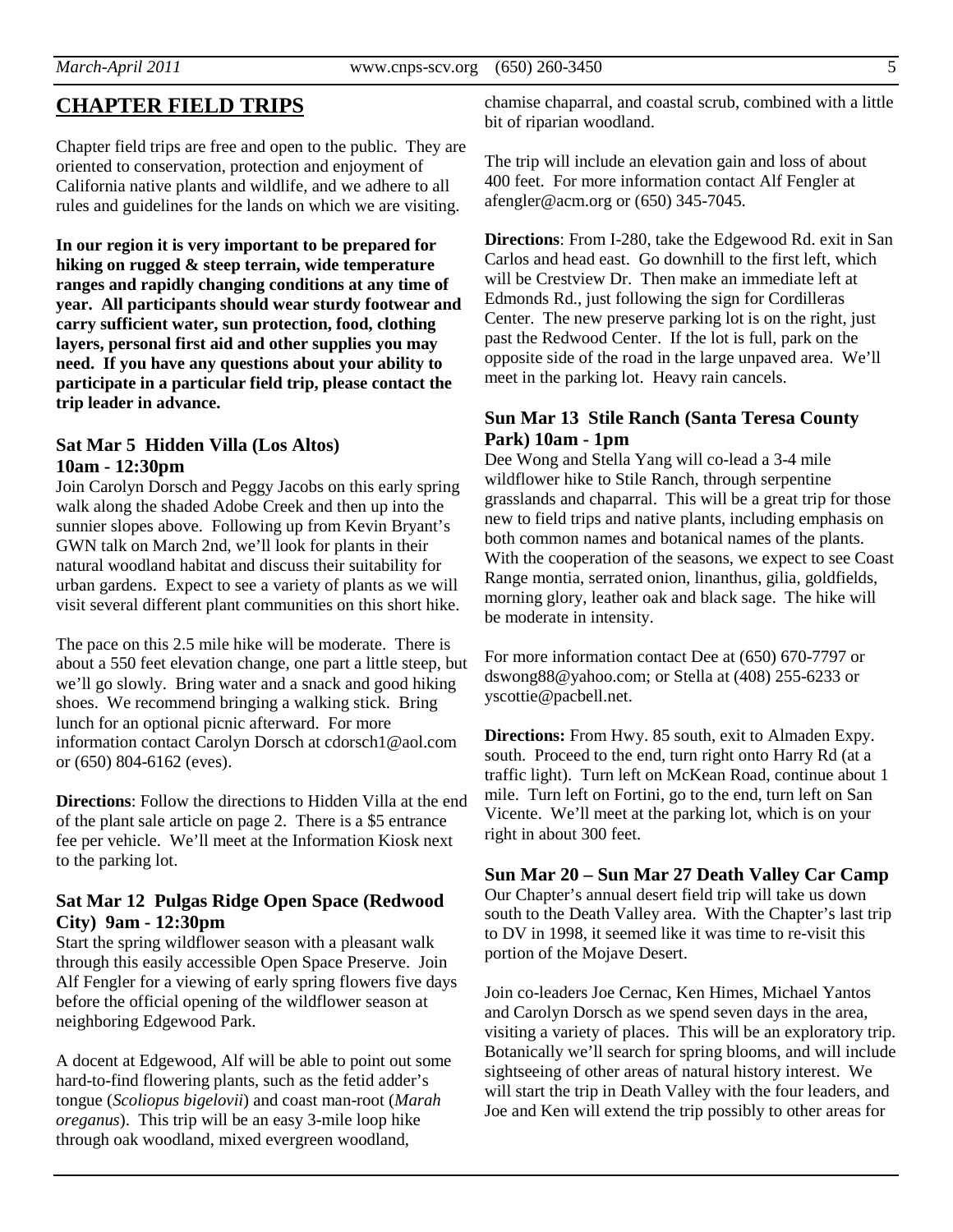the rest of the week. There is an opportunity to do all or part of the trip, including joining the group mid-week.

**See our Chapter website (www.cnps-scv.org) for the proposed itinerary.** For more information or to **reserve a spot**, contact Carolyn Dorsch at cdorsch1@aol.com, 650- 804-6162 (eves), or Joe Cernac, joecernac@sbcglobal.net, (408) 292-5465.

## **Sun Mar 27 Coyote Ridge (San Jose) 10am - 2pm Sat Apr 2 Coyote Ridge (San Jose) 11am - 3pm** Here are two opportunities to join Kevin Bryant for

breathtaking vistas and wildflower viewing on these lands that are usually closed to the public, situated high above the Coyote Valley in southeast San Jose. The endemic plant

community on Coyote Ridge supports the largest remaining population of the threatened Bay checkerspot butterfly, as well as many rare and endangered plant species.

These interpretive hikes will include discussions on the effects of air pollution on terrestrial environments, cattle grazing as a management tool and the connection between this land and the Santa Clara Valley Habitat Plan.

The round trip distance will be 3 miles, with 700 feet of elevation gain. Sturdy walking shoes, layered

For further information contact Carolyn Dorsch, Field Trip Chair. Phone (650) 804-6162 (evenings) or email cdorsch1@aol.com.

### **Sun Apr 3 Coyote Lake (Gilroy) 10am - 3pm**

Join Stephen Rosenthal and Arvind Kumar on this spring hike, featuring a beautiful serpentine area bordered by mature big berry manzanita. It will be a leisurely 4 miles, with about 500 ft of elevation gain. This area is prized for its beautiful expanse of wildflowers in the spring. Bring plenty of water as temperatures could be warm, and snacks/lunch.

**Reservations are required** and directions will be emailed to those who have RSVPed. Contact Stephen Rosenthal at

sailinsteve@sbcglobal.net or (408) 923-6562.

### **Sat Apr 9 Joseph Grant Park 10am – 3pm**

Join Stephen Rosenthal in a leisurely walk in Joseph Grant County Park in the hills above east San Jose. The park often has very nice wildflower displays (depending on the rainfall in the spring), sometimes even in the middle of the trail. The walk may be as long as 3 miles with up to 500 ft of elevation change. Bring plenty of water as temperatures could be warm, and snacks/lunch.

**Stephen Rosenthal** Coyote Lake-Harvey Bear Ranch County Park

attire and binoculars are recommended. Bring a snack and water. trip sizes are limited. **To reserve a spot**, contact Kevin at mtngreen17@verizon.net or (408) 348-9470.

### **Tue Mar 29 Field Trip Planning Meeting 7pm PCC Palo Alto**

Thanks to our members stepping forward to volunteer or lead or assist on a hike or trip, we have an abundance of field trips listed in this newsletter. Come to this next field trip planning meeting, or contact us with your ideas, so we can line up activities for the rest of the spring and summer months. Everyone is welcome to attend. We offer training and other resources to help anyone who wants to get involved with these activities.

Please contact Stephen Rosenthal at sailinsteve@hotmail.com or (408) 923-6562 **for a reservation** and directions to meeting place. The group will be limited to about 25 people.

**Sun Apr 10 San Bruno Mountain 10am – 4pm** 

Join Ken Himes for a hike on the Summit Loop Trail in San Bruno Mountain County Park to see plants of the coastal scrub and coastal prairie plant communities. Expect to see in flower hummingbird sage (*Salvia spathacea*), Wright's paintbrush (*Castilleja wrightii*), Douglas iris (*Iris douglasiana*) and many additional great plants. This visit to the park, over the Summit Loop Trail, is 3.1 miles long with an elevation gain/loss of 750 feet. Wear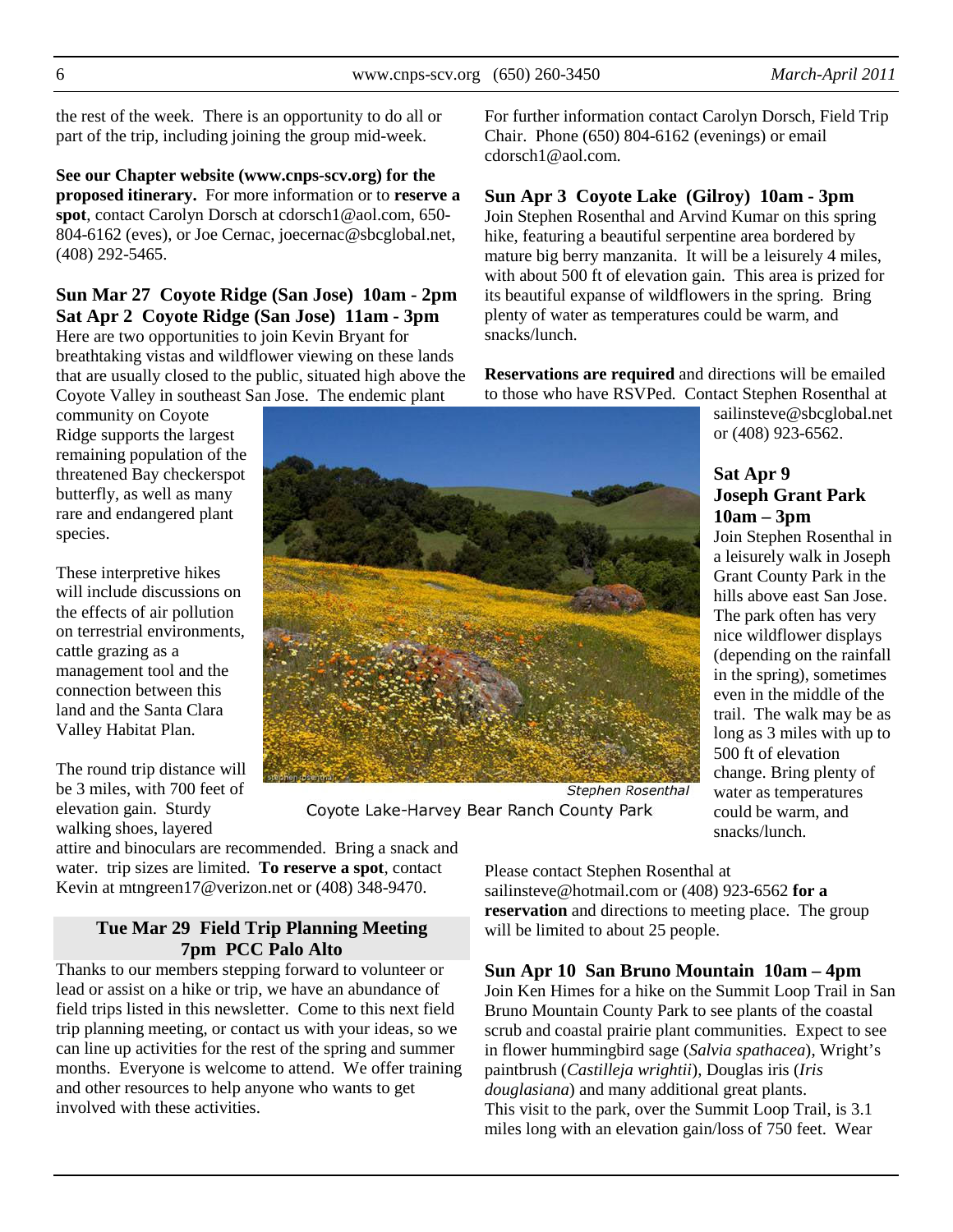*March-April 2011* www.cnps-scv.org (650) 260-3450 7

layers as windy and cool conditions could occur. Bring lunch and water.

**Directions:** From Hwy. 101 northbound, take Old Bayshore/Brisbane exit and proceed north on Old Bayshore, past the town of Brisbane, until reaching a crest of a hill. Turn left onto Guadalupe Canyon Pkwy. and proceed uphill (west) about a mile and a half to the park entrance. There is a \$5.00 day use/parking fee. The hike begins near the entrance station parking lot. For more information, call Ken at (650) 591-8560.

### **Sat Apr 16 San Bruno Mountain: Ridge Trail 10am - 3pm**

Join Doug Allshouse and Liam O'Brien on this trip offered by the CNPS Yerba Buena Chapter. For more information see **www.cnps-yerbabuena.org** or contact Doug at dougsr228@comcast.net or (415) 584-5114.

#### **Sat Apr 30 South Valley Reserve 8am - 5pm**

Only 30 miles east of San Jose but a world away, the 3,000 acre California Department of Fish & Game South Valley Reserve is in the large expanse of wild lands on the sparsely populated side of Mt. Hamilton.

Don Mayall and Kevin Bryant will take us on a day long adventure to explore the grasslands, oak woodlands, and chaparral that make up this reserve. Hopefully we will have a good bloom and catch the carpets of wildflowers that can occur here. A large herd of tule elk is known to roam these lands, and several rare and endangered plant species occur here as well, including Santa Clara thornmint (*Acanthomintha lanceolata*), chaparral harebell (*Campanula exigua*), Michael's rein orchid (*Piperia michaelii*), spring lessingia (*Lessingia tenuis*), and serpentine linanthus (*Leptosiphon ambiguus*) to name a few. The area is known for being a hot spot of rare and endangered plants, so we'll need to be on the look out for other rare treasures as well.

This trip involves driving 1.5 hours to get to the reserve, exploring and hiking around for 4-5 hours, and another 1.5 hour drive to return to the populated side of Mt. Hamilton. The trip will be limited to 20 attendees. Members of our Chapter get first preference. **To reserve your spot**, contact Kevin Bryant at mtngreen17@verizon.net or (408) 348- 9470. Details will be sent to registered attendees.

**Sun May 1 McNee Ranch State Park 10am - 3pm**  Join Toni Corelli on a May Day hike to McNee Ranch, now a part of Montara State Beach. We'll walk along the Gray Whale Cove Trail with a detour to the new open space area Rancho Corral de Tierra, managed by Golden Gate

National Recreation Area (GGNRA) to see the rare Hickman's cinquefoil (*Potentilla hickmanii*).

We will be visiting maritime plant communities including coastal scrub, maritime chaparral and coastal prairie. Bring lunch and water, wear layers. We'll have an elevation gain of 200-300 feet. For more information, contact Toni Corelli (650) 464-1289 or corelli@coastside.net.

**Directions:** Park at the Montara State Beach parking lot on the west side of Hwy. 1 approximately 1/3 mile past the La Costanera restaurant. See Google maps "Montara State Beach" for the exact location.

### **Save the Date!**

Upcoming field trips include:

| <b>Date</b> | <b>Event</b> | <b>Contact</b>                   |
|-------------|--------------|----------------------------------|
| Max 7       | Blue Oak     | Judy Fenerty judy@fenerty.com or |
|             | Ranch        | $(408)$ 655-3493                 |

**Field Trip Training Begins Tuesday May 31**

The Field Trip Committee will offer a Field Trip Training Program at the end of May. This program is being created in response to the need to expand our volunteer leaders and assistants. Our goal for this year is to offer a short program that covers topics sufficient for a new leader to be able to lead a beginner's nature hike. Chapter members interested in learning to lead beginner field trips, or others wanting to brush up their leadership skills are invited to sign up. No previous experience is necessary.

The program will be conducted over two evenings, **Tuesday May 31st and Monday, June 6th** at the PCC (Peninsula Conservation Center) in Palo Alto. There will also be one **Saturday morning hike** following up the evening meetings, to reinforce and expand on the topics discussed at the earlier sessions. Several experienced field trip leaders from our Chapter will be the instructors for the evening or field sessions.

If you are interested in signing up for this program, or have any further questions, please contact Carolyn Dorsch at cdorsch1@aol.com, or (650) 804-6162 (eves).

## **DEADLINE FOR THE NEXT** *BLAZING STAR*

**Saturday, April 9, 2011** 

**Email: mattsson@surfpix.net Phone: (408) 255-3767**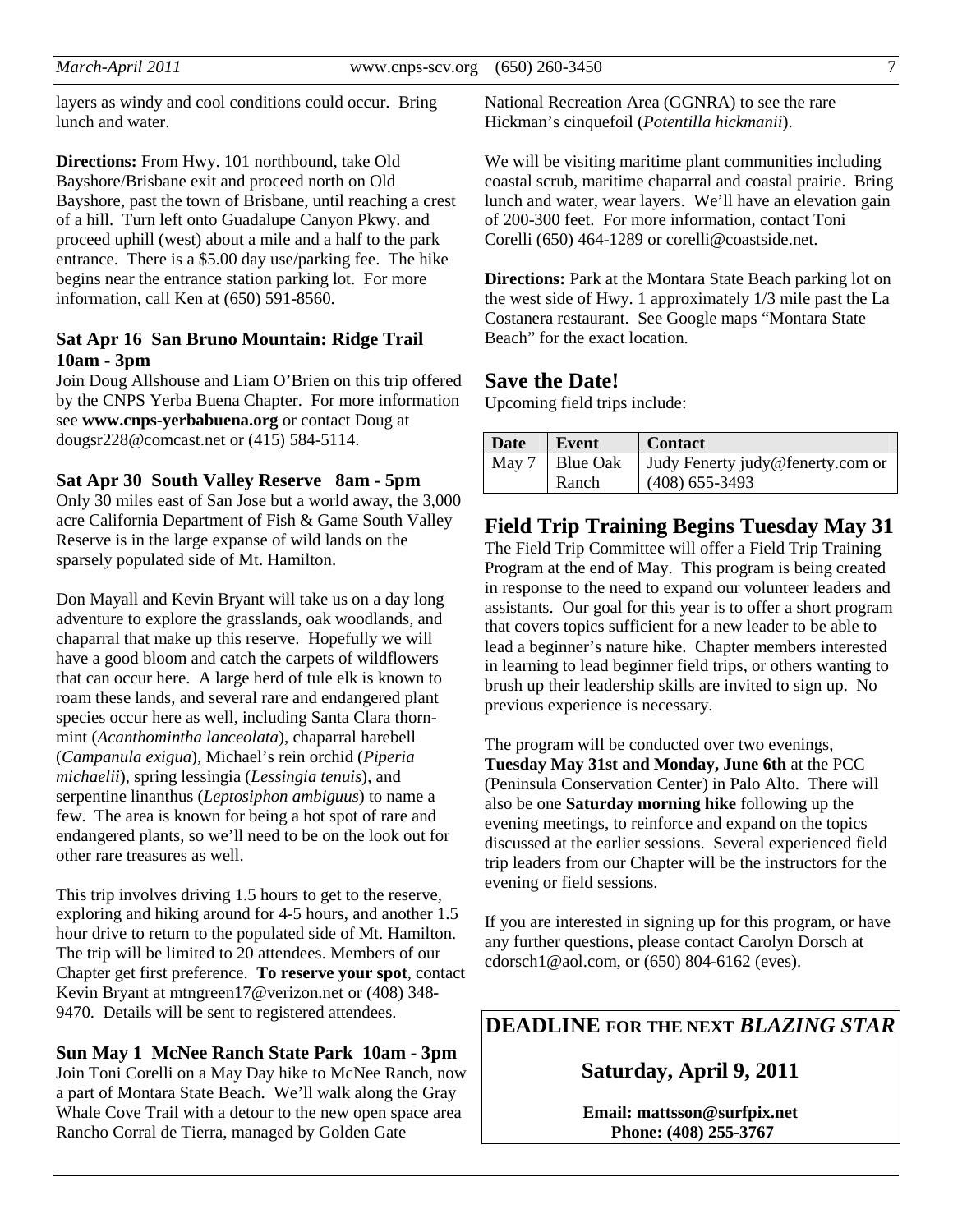### **CALENDAR OF EVENTS (page # in parentheses)**

**Mar 2 Wed** GWN - Woodland Natives - Bryant (3) **Mar 5 Sat** Hidden Villa hike (5) **Mar 8 Tue** GWN - Wildlife - Thekkath (3) **Mar 12 Sat** Pulgas Ridge hike (5) **Mar 13 Sun** Stile Ranch hike (5) Mar 15 Tue GWN - Under Oaks - Von Feldt (3) **Mar 16 Wed** Edgeweed evening weeding returns (4) **Mar 19 Sat** Edgewood weeding Saturday kickoff (4) **Mar 20-27 Sun-Sun** Death Valley field trip (5) **Mar 25 Fri** Keying with Natives (4) **Mar 27 Sun** Coyote Ridge Field Trip (6) **Mar 29 Tue** Field Trip Planning Meeting (6) **Apr 1 Fri General Meeting - Corelli** (1) **Apr 2 Sat** Another Coyote Ridge Field Trip (6) **Apr 2 Sat** Weed Warrior Brainstorming meeting (4) **Apr 3 Sun** Coyote Lake hike (6) **Apr 7 Thu** GWN - Valley Grasslands - Amme (3) **Apr 8 Fri** Chapter Scholarships Due (4) **Apr 9 Sat** Grant Park field trip (6) **Apr 9 Sat Newsletter Deadline** (7)

```
Apr 10 SunSan Bruno Mountain hike (6)
Apr 11 Mon GWN - Healthy Creeks - Fodor (3)
Apr 13-15 Wed-Fri Special Nursery Workdays (1)
Apr 14 Thu Chapter Board meeting 
Apr 15 Fri GWN - Year-round Interest - Coverdell (3) 
Apr 16 Sat Native Plant Sale (1) 
Apr 16 Sat Edgewood Saturday weeding (4) 
Apr 16 Sat San Bruno Mountain field trip (7) 
Apr 16 Sat GWN - Young Natives Care - Wong (3) 
Apr 17 SunGoing Native Garden Tour (2) 
Apr 18 Mon GWN - Caring for Trees - Coate (3)
Apr 22 Fri Spring Wildflower Show setup (2) 
Apr 23-24 Sat-Sun Spring Wildflower Show (2) 
Apr 28 Thu GWN - For Beginners - Adams (4)
Apr 29 Fri Keying with Natives (4) 
Apr 30 Sat South Valley Reserve field trip (7) 
May 1 Sun McNee Ranch walk (7) 
May 31 Tue Field trip training program begins (7)
Wed afts Nursery work sessions (1) 
Weds eves, Fri morns Edgewood Park weeding (4)
```
The next Chapter **Board meeting** will be **Thursday, April 14 at 7:00pm**  at the PCC, 3921 E. Bayshore Road in Palo Alto

Chapter Board meetings are open to all Chapter members and their guests.

The California Native Plant Society is a statewide non-profit organization of amateurs and professionals with a common interest in California's native plants. The Society, working with its local chapters, seeks to increase understanding and to preserve the rich heritage of the native flora for future generations. Membership is open to all. Individual memberships are \$45.00 per year. If you have questions concerning a new membership, renewal of a current membership, or if you wish to report a **change of address**, please contact the Membership Chairperson, CNPS, 3921 East Bayshore Road, Palo Alto, CA 94303 or email **henryMarsh@yahoo.com**.

> The *Blazing Star* web address: www.cnps-scv.org Acknowledgement: Anne Warren for the *Blazing Star* logo. Printed on recycled paper.